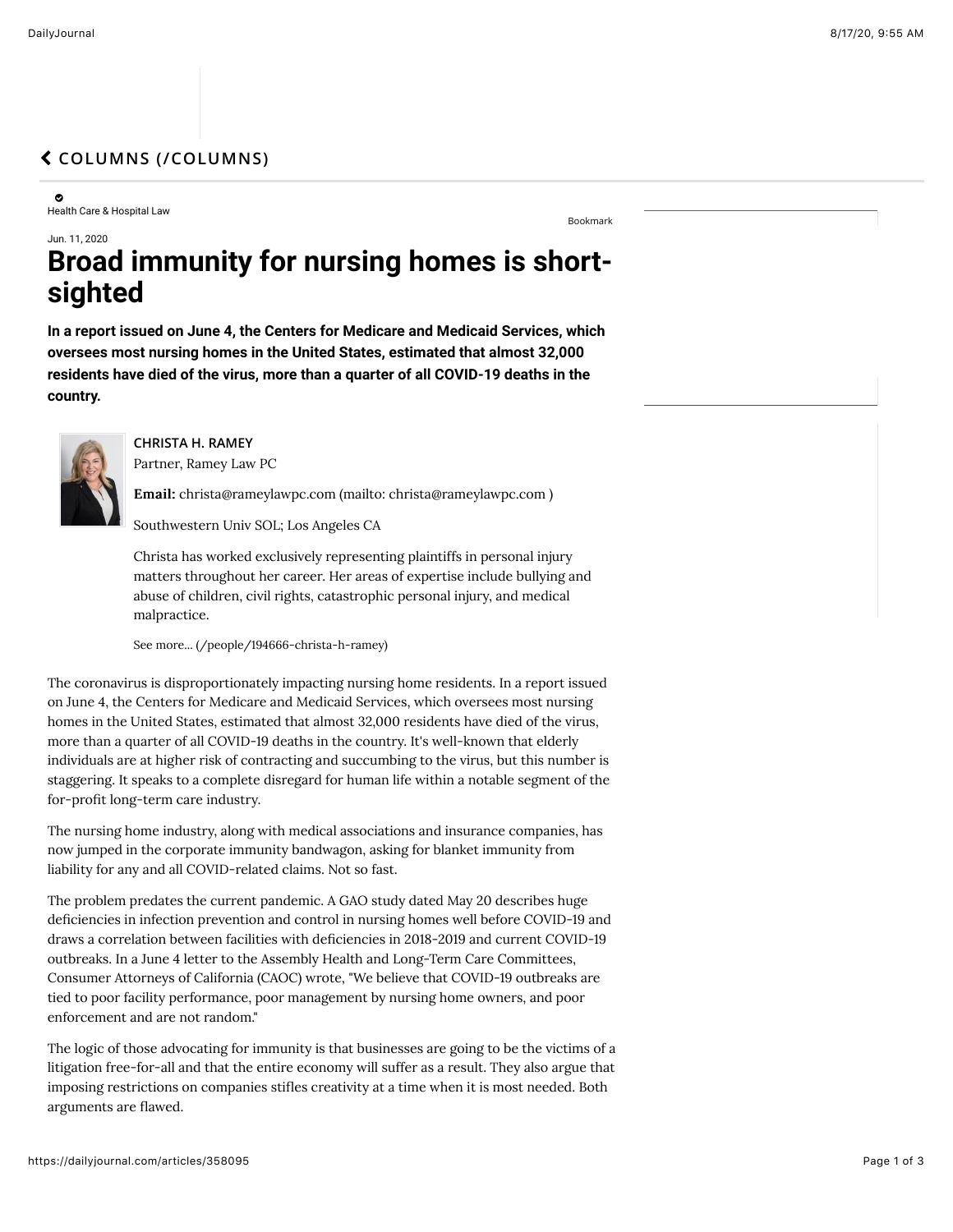In a strongly worded May 18 letter to Gov. Gavin Newsom, CAOC and 20 other organizations including the California Labor Federation, the Western Center for Law and Poverty, and California Professional Firefighters, protested efforts by the Civil Justice Association of California and the California Chamber of Commerce to get broad immunity for businesses for actions taken during the COVID-19 pandemic. "[CJAC and CCC] warn that this immunity is needed to combat the 'imminent threat of litigation surrounding these efforts.' This blatant attempt to exploit the current public health crisis facing California is an affront to the very frontline workers keeping this economy functioning."

The fact is that nursing homes and other health care providers already have substantial immunity against liability for actions taken in the course of their work. They enjoy protections that other types of businesses don't. What they should never be given is immunity for willful negligence and reckless disregard for human life.

The coronavirus is novel, and we're learning new things about it every day. It's understandable that few appreciated its severity in the early days or the ease with which it could be transmitted. Health care providers, however, must be held to a different, higher standard. They have specialized knowledge. They've had access to information from the beginning and have had every opportunity to do things the right way. Doctors and nurses are on site in nursing homes. Most hospitals and nursing homes did think ahead, and they responded appropriately to the virus.

In the majority of nursing homes, patients returning from the hospital are isolated. Workers are screened and provided with masks and other protective gear. Patients are not contracting the coronavirus in disproportionate numbers. During the emergency, there should be no liability for ordinary negligence. These facilities are doing their best to protect and care for their patients and shouldn't be subject to lawsuit for unintentional oversights or omissions.

But there can be no pass for deliberate, conscious disregard for human life and safety. When nursing homes fail to meet basic standards of care -- isolating patients, screening and training workers, doing routine cleaning and sanitation, providing PPE -- they must be held accountable. There can be no broad immunities during this emergency. What is more, California Government Code Section 8659 already provides broad immunity to healthcare providers during a declared state of emergency except in cases of willful actions or omissions.

Immunities never help negligent parties get better. They only provide a license to be lazy and not do the right thing. If car manufacturers weren't legally required to install seatbelts and airbags, if they were immune from liability, it's a good bet that they wouldn't spend their money on those safety items. Cars would be far less safe if we left it to the car companies to decide and shielded them from the consequences.

The litigation floodgates are not going to open because of the pandemic. Most nursing homes are doing what they need to do, but the gross offenders, those homes in which significant numbers are contracting the virus and dying, deserve what's coming. They should not be in business if they put profit over the health and safety of their residents and workers. Screening and training workers, providing PPE, increasing the amount and type of cleaning, designating isolation areas for infected patients -- these are all a cost of doing business.

**#358095**

## **Ben Armistead**

Legal Editor [ben\\_armistead@dailyjournal.com \(mailto:ben\\_armistead@dailyjournal.com\)](mailto:ben_armistead@dailyjournal.com)

**For reprint rights or to order a copy of your photo:**

**Send a letter to the editor:**